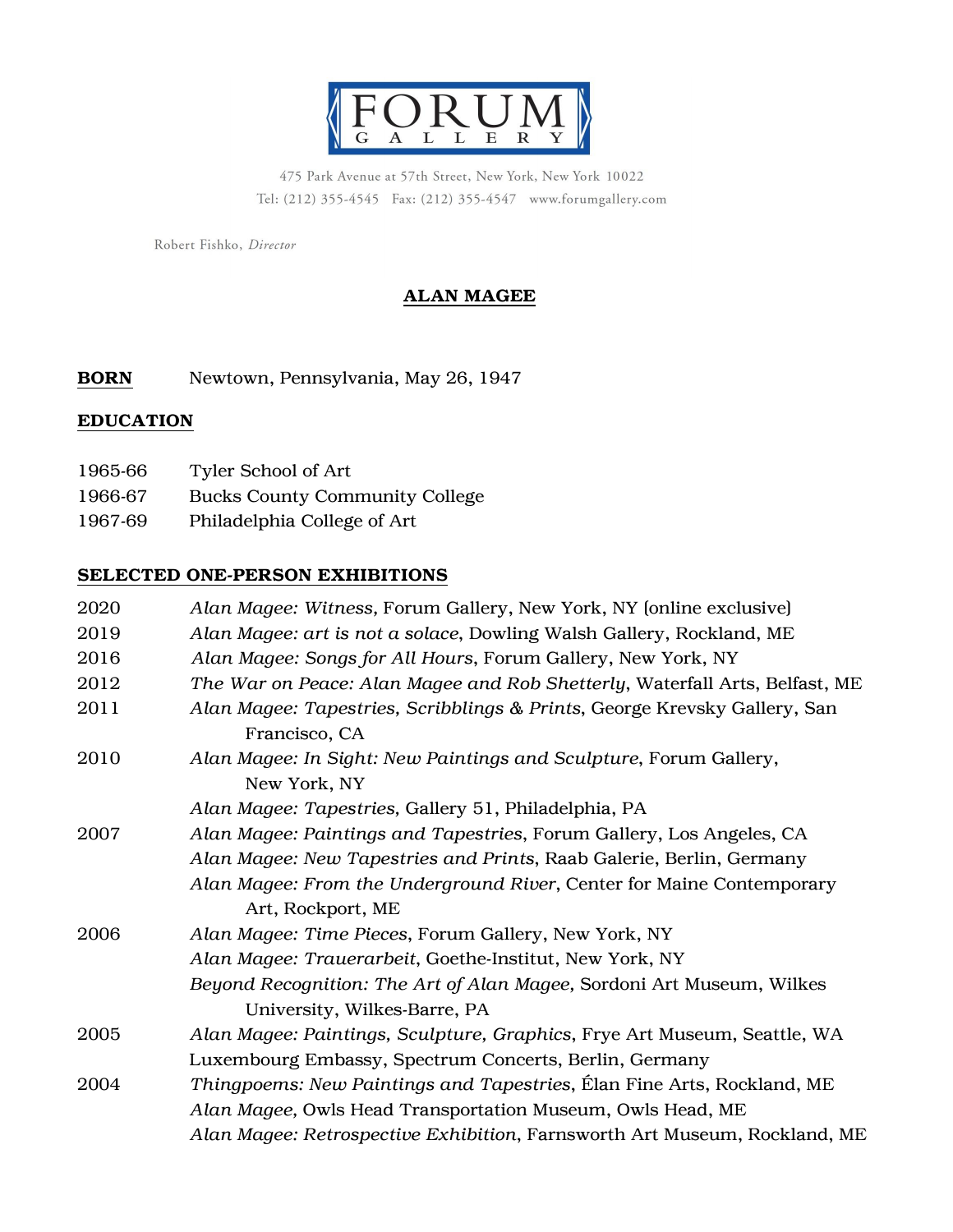|         | Alan Magee: Retrospective Exhibition, Museum at Texas Tech University,<br>Lubbock, TX                                                                                                                                                                                                            |
|---------|--------------------------------------------------------------------------------------------------------------------------------------------------------------------------------------------------------------------------------------------------------------------------------------------------|
| 2003    | Alan Magee: Parables, Forum Gallery, New York, NY                                                                                                                                                                                                                                                |
|         | Alan Magee: Retrospective Exhibition, James A. Michener Art Museum,<br>Doylestown, PA                                                                                                                                                                                                            |
| 2002    | Recent Paintings, Forum Gallery, Los Angeles, CA                                                                                                                                                                                                                                                 |
| 2000-03 | Archive: Alan Magee Monotypes, Berlin Philharmonic, Spectrum Concerts,<br>Berlin, Germany; The Art Gallery, University of New Hampshire,<br>Durham, NH; Portland Museum of Art, Portland, ME; NEC Gallery, New<br>England College, Henniker, NH; James A. Michener Art Museum,<br>Doylestown, PA |
| 2001    | Undercurrents, Atrium Gallery, University of Southern Maine, Lewiston, ME                                                                                                                                                                                                                        |
| 2000    | The Mystery of Form: Alan Magee, Hollis Taggart Galleries, New York, NY                                                                                                                                                                                                                          |
| 1998    | Edith Caldwell Gallery, San Francisco, CA                                                                                                                                                                                                                                                        |
|         | Alan Magee: Literacy and Fiction in Portraiture, OP Photogallery, Hong Kong                                                                                                                                                                                                                      |
| 1997    | Edith Caldwell Gallery, San Francisco, CA                                                                                                                                                                                                                                                        |
| 1996    | Edith Caldwell Gallery, San Francisco, CA                                                                                                                                                                                                                                                        |
| 1995    | Edith Caldwell Gallery, San Francisco, CA                                                                                                                                                                                                                                                        |
| 1994    | Edith Lambert Gallery, Santa Fe, NM                                                                                                                                                                                                                                                              |
|         | Carnegie Hall, University of Maine at Orono, Orono, ME                                                                                                                                                                                                                                           |
| 1993    | Edith Caldwell Gallery, San Francisco, CA                                                                                                                                                                                                                                                        |
| 1992    | Edith Caldwell Gallery, San Francisco, CA                                                                                                                                                                                                                                                        |
|         | Kodak's Center for Creative Imaging, Camden, ME                                                                                                                                                                                                                                                  |
| 1991-92 | Alan Magee: A Ten Year Survey, 1981-1991, The Farnsworth Art Museum,<br>Rockland, ME; James A. Michener Art Center, Doylestown, PA;<br>The Selby Gallery, Ringling School of Art & Design, Sarasota, FL;<br>Cheekwood Center for the Arts, Nashville, TN                                         |
| 1990    | Staempfli Gallery, New York, NY                                                                                                                                                                                                                                                                  |
|         | Kipp Gallery, Indiana University of Pennsylvania                                                                                                                                                                                                                                                 |
|         | Alan Magee: Inlets, Joan Whitney Payson Gallery, Westbrook College,                                                                                                                                                                                                                              |
|         | Portland, ME                                                                                                                                                                                                                                                                                     |
|         | Maine Photographic Workshop, Rockport, ME                                                                                                                                                                                                                                                        |
| 1989    | Schmidt Bingham Gallery, New York, NY<br>Allport Gallery, San Francisco, CA                                                                                                                                                                                                                      |
| 1988    | Gallerie Gérard Gustau, Paris, France                                                                                                                                                                                                                                                            |
|         | Clark Gallery, Lincoln, MA                                                                                                                                                                                                                                                                       |
| 1987    | Alan Magee, Pennswood Art Gallery, Newtown, PA                                                                                                                                                                                                                                                   |
| 1986    | Schmidt Bingham Gallery, New York, NY                                                                                                                                                                                                                                                            |
|         | Meckler Gallery, Los Angeles, CA                                                                                                                                                                                                                                                                 |
|         | Allport Caldwell Gallery, San Francisco, CA                                                                                                                                                                                                                                                      |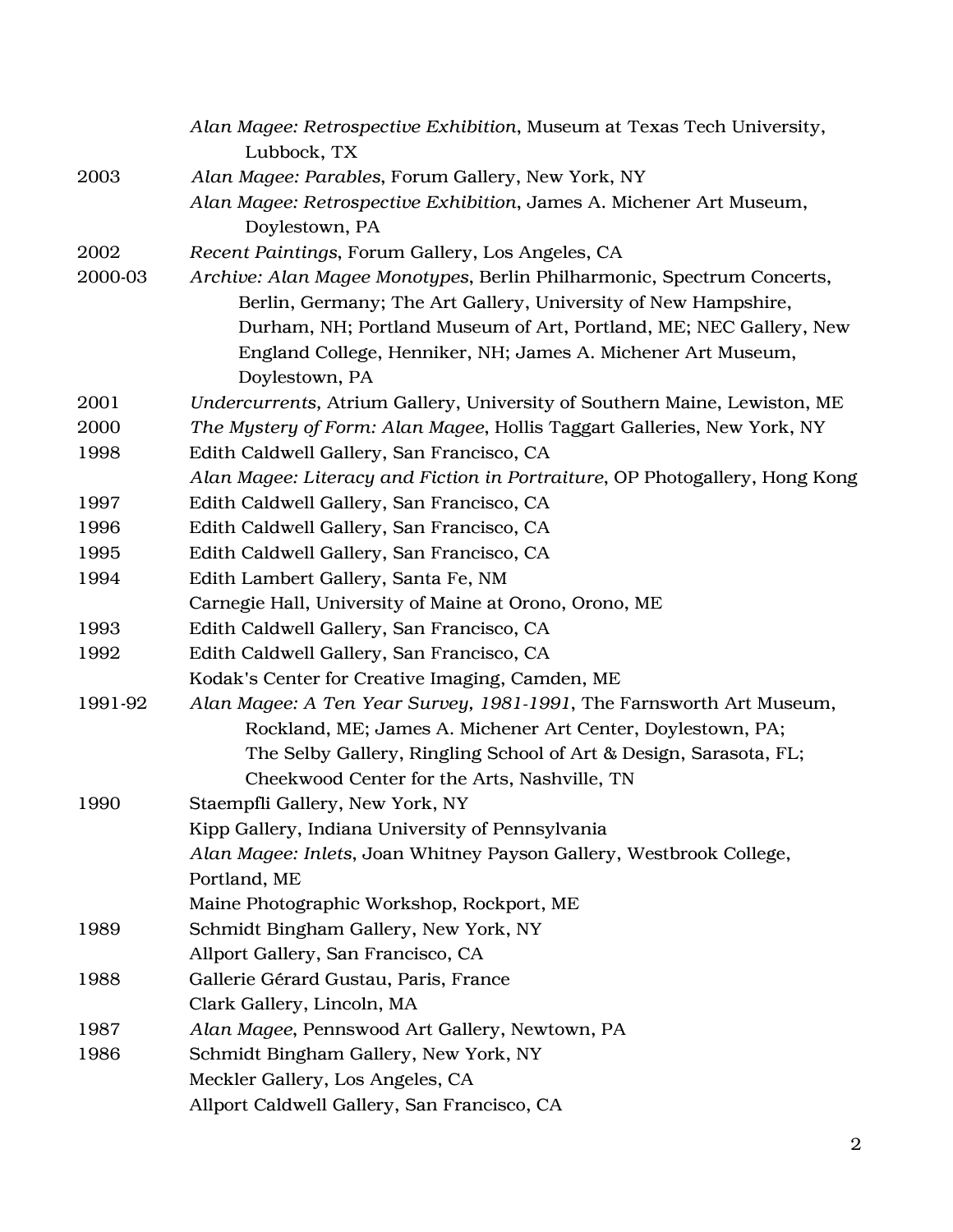|      | Henry Gardiner Gallery, Palm Beach, FL              |
|------|-----------------------------------------------------|
| 1985 | Fresno Art Center, Fresno, CA                       |
|      | University of Maine, Orono, ME                      |
| 1984 | Farnsworth Art Museum, Rockland, ME                 |
|      | Newport Art Museum, Newport, RI                     |
|      | Allport Gallery, San Francisco, CA                  |
| 1983 | San Jose Museum of Art, San Jose, CA                |
|      | Norton Gallery and School of Art, W. Palm Beach, FL |
|      | FIAC Grand Palais, Paris, France                    |
| 1982 | Staempfli Gallery, New York, NY                     |
| 1981 | Allport Gallery, San Francisco, CA                  |
| 1980 | Staempfli Gallery, New York, NY                     |

# SELECTED GROUP SHOWS (since 1995)

| 2022    | COUPLINGS, Forum Gallery, New York, NY                                                           |
|---------|--------------------------------------------------------------------------------------------------|
| 2021    | Then and Now: American Social Realism, Forum Gallery, New York, NY                               |
|         | Drawing inspiration, Forum Gallery, New York, NY                                                 |
|         | That Eighties Show, Forum Gallery, New York, NY                                                  |
| 2020    | In Person: William Beckman   Alan Magee   Alyssa Monks, Forum Gallery,<br>New York, NY           |
|         | First Impressions: New Works and New Acquisitions, Forum Gallery,<br>New York, NY                |
| 2019    | Person to Person, Forum Gallery, New York, NY                                                    |
|         | Linden Frederick & Seven Contemporary Guest Artists, Haynes Galleries,<br>Franklin, TN           |
|         | Natural History, Forum Gallery, New York, NY                                                     |
| 2018    | There's Still Life!, Forum Gallery, New York, NY                                                 |
|         | Artists by Artists: The Artist as Subject, Forum Gallery, New York, NY                           |
|         | Forum Gallery: Second Annual Southampton Exhibition, MM Fine Art,                                |
|         | Southampton, NY                                                                                  |
| 2017-18 | Fool the Eye, Nassau County Museum, Roslyn Harbor, NY                                            |
|         | <i>Favorite Things: A Holiday Exhibition, Forum Gallery, New York, NY</i>                        |
| 2017    | American Realism: A Survey, Gerald Peters Gallery, New York, NY                                  |
|         | Forum Gallery Celebrates 55 Years of Modern and Contemporary Art, Forum<br>Gallery, New York, NY |
| 2016    | 20/21 - VISIONARY ARTISTS OF THE 21ST CENTURY,                                                   |
|         | Forum Gallery, New York, NY                                                                      |
|         | Dowling Walsh Gallery, Rockland, ME                                                              |
| 2015    | Celebrate! A Local Remix, Greenhut Galleries of Maine, Portland, ME                              |
|         | Nature Unbound, Forum Gallery, New York, NY                                                      |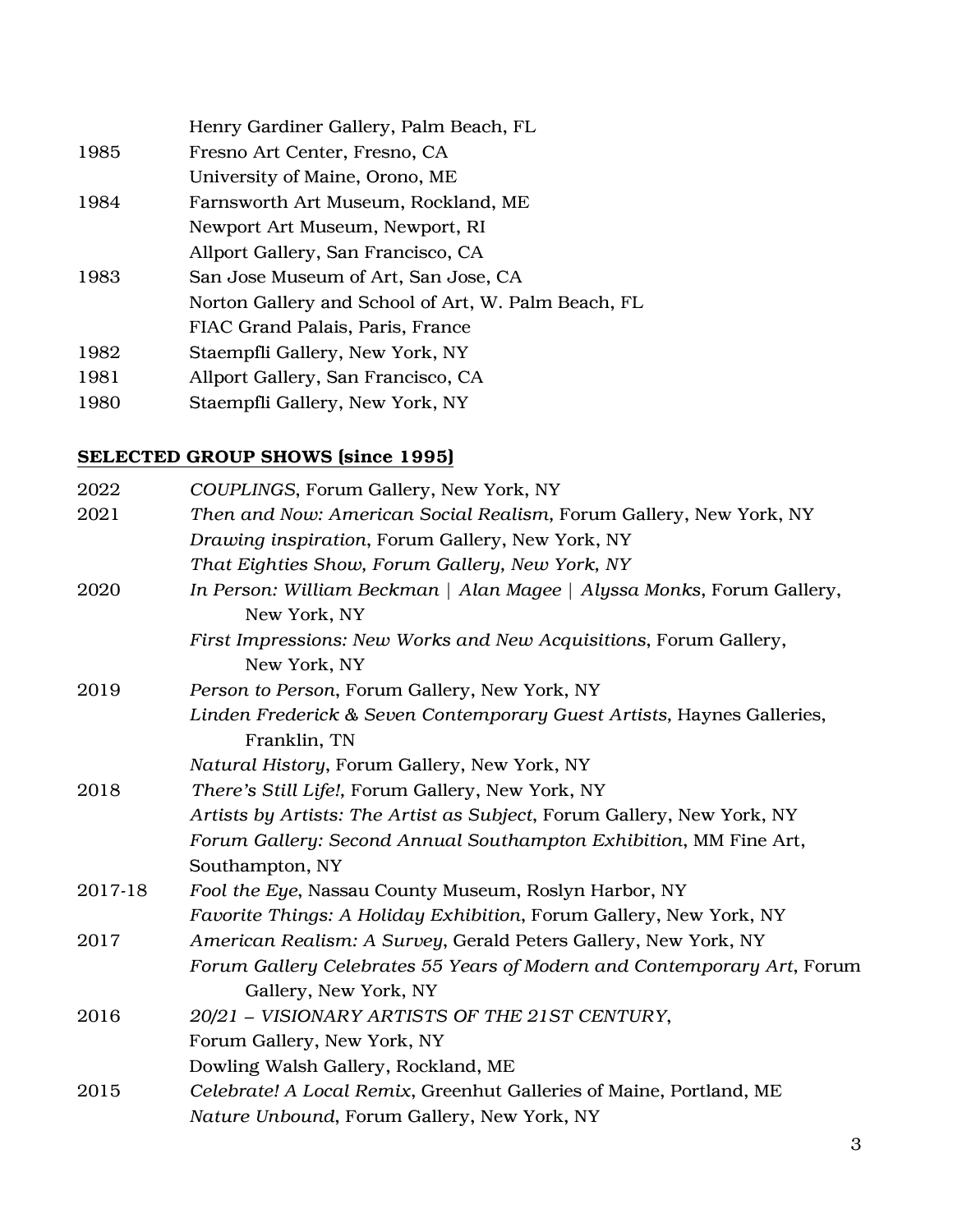| 2014 | Re-presenting Representation VIII, Arnot Art Museum, Elmira, NY                               |
|------|-----------------------------------------------------------------------------------------------|
| 2013 | Singular Vision, Forum Gallery, New York, NY                                                  |
| 2012 | Five Decades: Art and Artists of Forum Gallery: 1962-2012, Forum Gallery,                     |
|      | New York, NY                                                                                  |
| 2011 | Peace on Earth: Art Against War, Forum Gallery, New York, NY                                  |
|      | 43 <sup>rd</sup> Collectors Show & Sale, Arkansas Arts Center, Little Rock, AR                |
|      | Vantage Point, Forum Gallery, New York, NY                                                    |
|      | Group Summer Show, Dowling Walsh Gallery, Rockland, ME                                        |
| 2010 | 2010 Collector's Show & Sale, Arkansas Arts Center, Little Rock, AR                           |
|      | Reality Check: Contemporary American Trompe l'Oeil, Brandywine River                          |
|      | Museum, Chadds Ford, PA                                                                       |
| 2009 | Summer Selections, Forum Gallery, New York, NY                                                |
| 2008 | Direct Encounters: The Essence of Portraiture, Forum Gallery, Los Angeles, CA                 |
| 2007 | The Contemporary Landscape Show, Forum Gallery, New York, NY                                  |
|      | Recent American Watercolors, Peninsula Fine Arts, Newport News, VA                            |
|      | Tapestries, Edith Caldwell Gallery, Sausalito, CA                                             |
|      | Elan Fine Arts, Rockport, ME                                                                  |
| 2006 | 2006 Biennial: Contemporary American Realism, Fort Wayne Museum                               |
|      | of Art, Fort Wayne, IN                                                                        |
|      | Not-So-Still Life: An Invitational Still Life Exhibition, Greenhut Galleries,<br>Portland, ME |
|      | Maine Printmakers: 1980-2005, Elan Fine Arts, Rockport, ME                                    |
|      | Maine Printmakers: 1980-2005, Center for Maine Contemporary Art,                              |
|      | Rockport, ME                                                                                  |
|      | Tapestries, Edith Caldwell Gallery, Sausalito, CA                                             |
|      | Magnolia Editions Tapestry Project, Sullivan Goss, Santa Barbara, CA                          |
|      | Magnolia Editions Tapestry Project, Klaudia Marr Gallery, Santa Fe, NM                        |
|      | Magnolia Editions Tapestry Project, Bedford Gallery, Walnut Creek, CA                         |
| 2005 | Important New Works by Forum Gallery Artists, Forum Gallery,                                  |
|      | New York, NY                                                                                  |
|      | American Academy Invitational Exhibition of Painting & Sculpture,                             |
|      | American Academy of Arts & Letters, New York, NY                                              |
|      | Masters of Illusion, Kresege Art Museum, Michigan State University, East                      |
|      | Lansing, MI                                                                                   |
|      | Tapestries, Edith Caldwell Gallery, Sausalito, CA                                             |
| 2004 | Seeing is Believing: American Trompe l'oeil, New Britain Museum of                            |
|      | American Art, New Britain, CT                                                                 |
|      | Masters and Mavericks, Seraphin Gallery, Philadelphia, PA                                     |
|      | Tapestries, Edith Caldwell Gallery, Sausalito, CA                                             |
| 2003 | Contemporary Works on Paper, Forum Gallery, New York, NY                                      |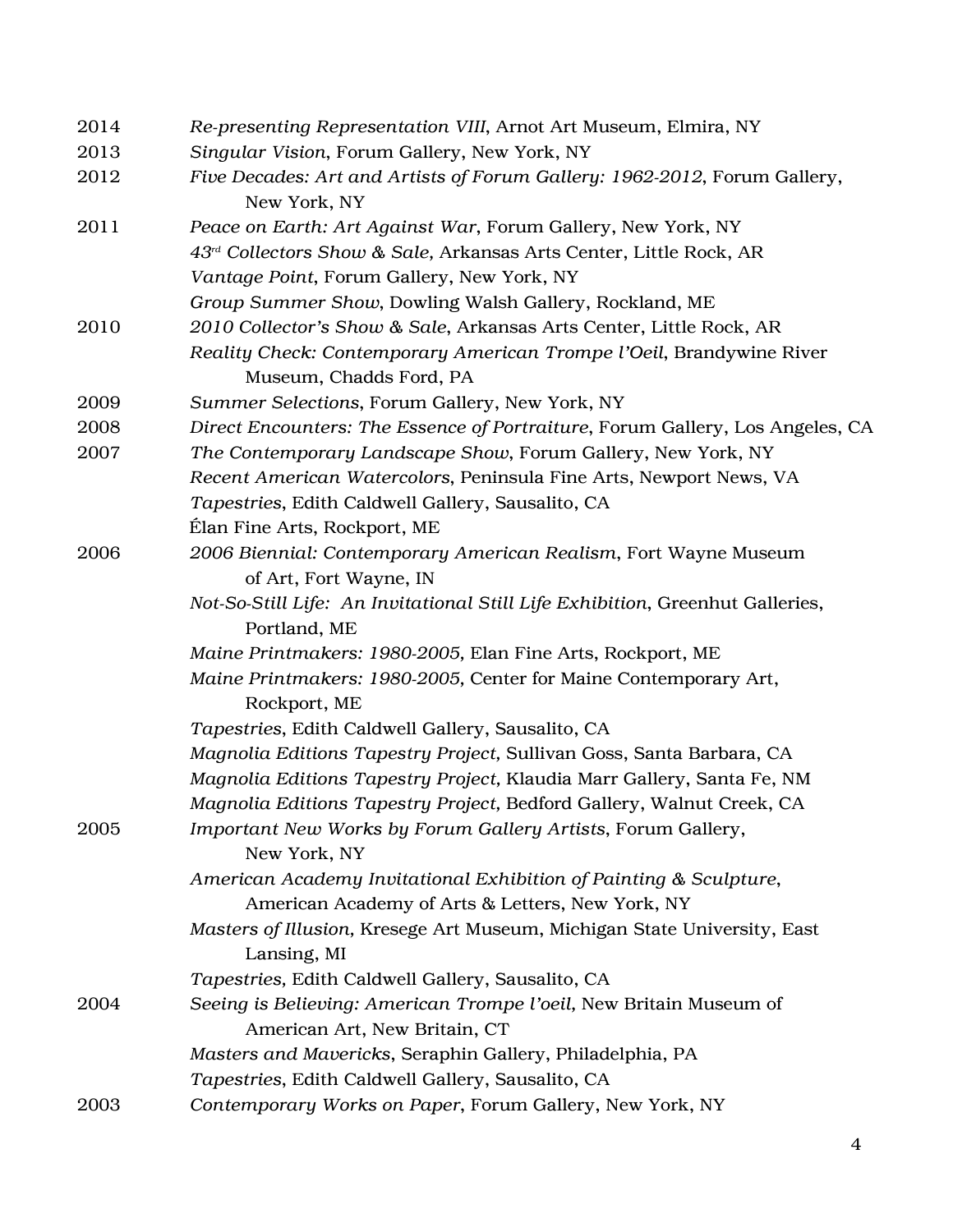| 2001-02 | Magic Vision, Arkansas Arts Center, Little Rock, AR                             |
|---------|---------------------------------------------------------------------------------|
| 2001    | Real(ist) Men, Ringling School of Art and Design, Sarasota, FL                  |
|         | Realist Paintings, College of the Atlantic, Selby Gallery, Bar Harbor, ME       |
|         | <b>Print Portfolios, Center for Maine Contemporary Art, Rockport, ME</b>        |
|         | Forum Gallery, New York, NY                                                     |
|         | The Liff Collection, Naples Art Museum, Naples, FL                              |
| 2000    | New Realism for a New Millennium, Memorial Art Gallery, University of           |
|         | Rochester, Rochester, NY                                                        |
|         | Deja Vu: Revisioning the Past Millennium, Katonah Museum of Art, Katonah, NY    |
| 1999    | Contemporary American Realist Drawings, Art Institute of Chicago, IL            |
| 1998    | Literacy and Fiction in Portraiture (2-person show), OP Photogallery, Hong Kong |
|         | Hollis Taggart Gallery, New York, NY                                            |
|         | Hackett Freedman Gallery, San Francisco, CA                                     |
| 1997    | A Legacy for Maine, Portland Museum of Art, Portland, ME                        |
|         | The Monotype in America, National Museum of American Art, Washington, DC        |
| 1996    | Exactitude, Forum Gallery, New York, NY                                         |
| 1995    | Rolywholyover, A Circus, John Cage, Curator, Philadelphia Museum of Art,        |
|         | Philadelphia, PA                                                                |
|         | Digital Masters, Creiger Dane Gallery, Boston, MA.                              |
|         | Contemporary Collage & Assemblage, Frick Gallery, Belfast, ME                   |
|         |                                                                                 |

# AWARDS

| 2019 | Camden International Film Festival, Official Selections 2019 for              |
|------|-------------------------------------------------------------------------------|
|      | Alan Magee: art is not a solace                                               |
| 2015 | My Hero Film Festival, <i>Party Line</i> , Second Place Prize for Music Video |
| 2001 | Communication Arts, Award of Excellence                                       |
| 1992 | The Maine Arts Commission Fellowship for Film                                 |
| 1990 | National Academy of Design, The Leo Meissner Prize                            |
| 1983 | Communication Arts, Award of Excellence                                       |
| 1982 | The American Book Award                                                       |
| 1981 | American Academy and Institute of Arts and Letters, Richard & Hinda           |
|      | <b>Rosenthal Foundation Award</b>                                             |
| 1978 | Society of Publication Designers, client: Psychology Today                    |
|      | Society of Publication Designers, client: Playboy                             |
| 1977 | Communication Arts, Award of Excellence, client: Playboy                      |
|      | <i>Playboy Magazine, Annual Editorial Award, Best Nonfiction Illustration</i> |
|      | The New York Art Director's Club Award                                        |
| 1974 | Art Directors Club of Los Angeles Award                                       |
|      |                                                                               |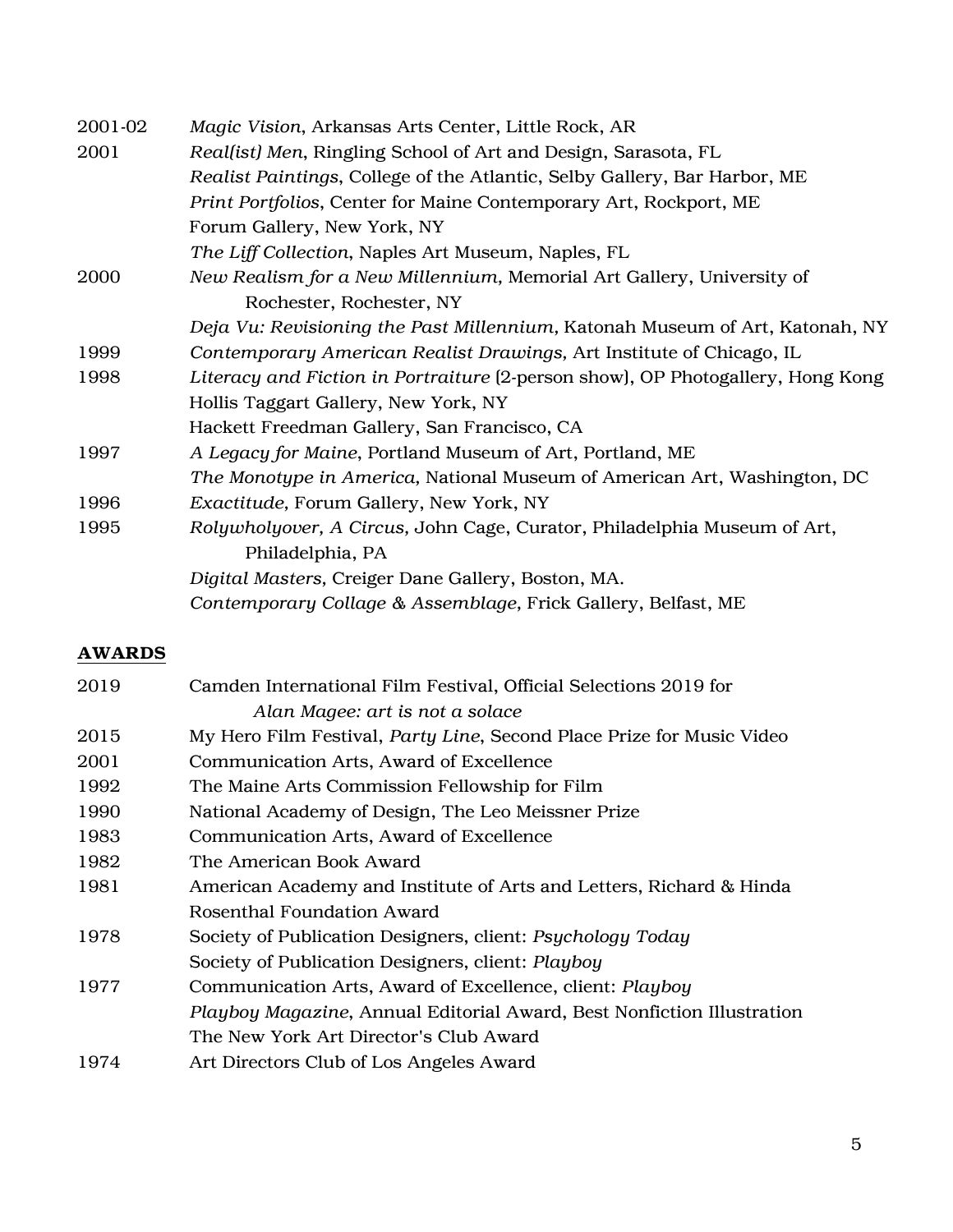#### SELECTED MUSEUM COLLECTIONS

Achenbach Foundation, The Fine Arts Museums of San Francisco, CA Arizona State University Art Museum, Tempe, AZ Arkansas Museum of Fine Arts, Little Rock, AR Art Institute of Chicago, Davidson Collection of American Realist Drawings, Chicago, IL Columbus Museum of Art, Columbus, OH De Cordova Museum and Sculpture Park, Lincoln, MA Farnsworth Art Museum, Rockland, ME Hunt Institute for Botanical Documentation, Pittsburgh, PA Huntington Museum of Art, Huntington, WV James A. Michener Art Museum, Doylestown, PA Jane Vorhees Zimmerli Art Museum, Rutgers University, New Brunswick, NJ Joslyn Art Museum, Omaha, NB Maine State House, Augusta, ME Museum of Fine Arts, Boston, MA National Portrait Gallery, Smithsonian Institution, Washington, DC Newark Museum of Art, Newark, NJ Norton Gallery & School of Art, W. Palm Beach, FL Portland Museum of Art, Portland, ME United States Senate, Washington, DC

#### BOOKS

| 2015 | Other Country: Barry Lopez and the Community of Artists, James Perrin<br>Warren, University of Arizona Press                                               |
|------|------------------------------------------------------------------------------------------------------------------------------------------------------------|
| 2014 | Behind the Easel: The Unique Voices of 20 Contemporary Representational<br>Painters, Robert C. Jackson, published by Schiffer Publishing, Ltd.; 1 edition. |
| 2012 | The Art of Social Critique, Painting Mirrors of Social Life, Shawn Chandler<br>Bingham, Editor, Lexington Books                                            |
| 2010 | Death of the Liberal Class, Chris Hedges, Nation Books                                                                                                     |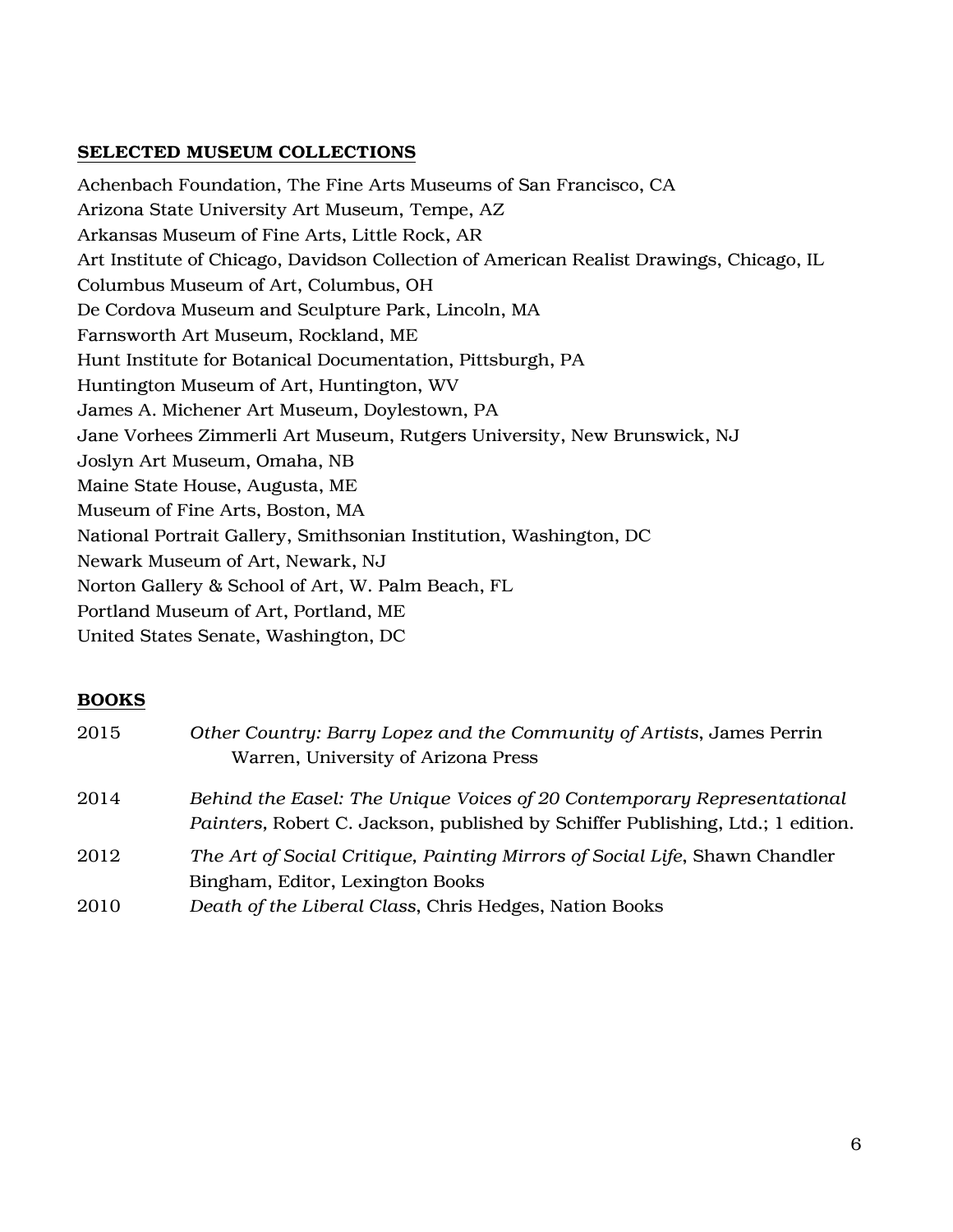| 2007 | Alan Magee: From the Underground River, CMCA, Rockport, ME                                                                                               |
|------|----------------------------------------------------------------------------------------------------------------------------------------------------------|
| 2006 | Beyond Recognition: The Art of Alan Magee, Sordoni Art Gallery,<br><b>Wilkes University Press</b>                                                        |
|      | Alan Magee: Timepieces, Forum Gallery, New York, NY                                                                                                      |
| 2004 | Resistance, Barry Lopez, with monotypes by Alan Magee, Alfred A. Knopf                                                                                   |
| 2003 | Alan Magee: Paintings, Sculpture, Graphics, Barry Lopez, Jonathan Weiner,<br>Richard West, and Alan Magee, Forum Gallery and Seven Bridges<br>Foundation |
| 2001 | Graphis 332, Alan Magee Profile                                                                                                                          |
| 2000 | Mystery of Form, Hollis Taggart Gallery                                                                                                                  |
|      | Archive: Alan Magee Monotypes, Maureen Mullarkey, Spectrum Concerts                                                                                      |
|      | <b>Berlin and Darkwood Press</b>                                                                                                                         |
| 1991 | Alan Magee: 1981-1991, Carl Little, interview with Alan Magee by                                                                                         |
|      | Beth Critchlow, The Farnsworth Art Museum, Rockland, ME                                                                                                  |
| 1987 | Stones and Other Works, Alan Magee, foreword by Theodore F. Wolff                                                                                        |
|      | and essay by Alan Magee, Harry N. Abrams                                                                                                                 |

### GUEST LECTURES

American Academy in Berlin, with Frank Dodge, John Harbison and Robert Helps Philadelphia College of Art American Society of Printers, Boston, MA Boston College of Art Rhode Island School of Design Bowdoin College, Brunswick, ME Center for Maine Contemporary Art, Rockport, ME Colby College, Waterville, ME Connecticut College Indiana University of Pennsylvania Utah State University Emporia State University, Kansas Ringling School of Art and Design, Sarasota, FL Cheekwood Center for the Arts, Nashville, TN Chewonki Foundation Portland Museum of Art, Portland, ME The Farnsworth Art Museum, Rockland, ME The University of Maine at Orono, Augusta and Portland Frye Art Museum, Seattle, WA, with Barry Lopez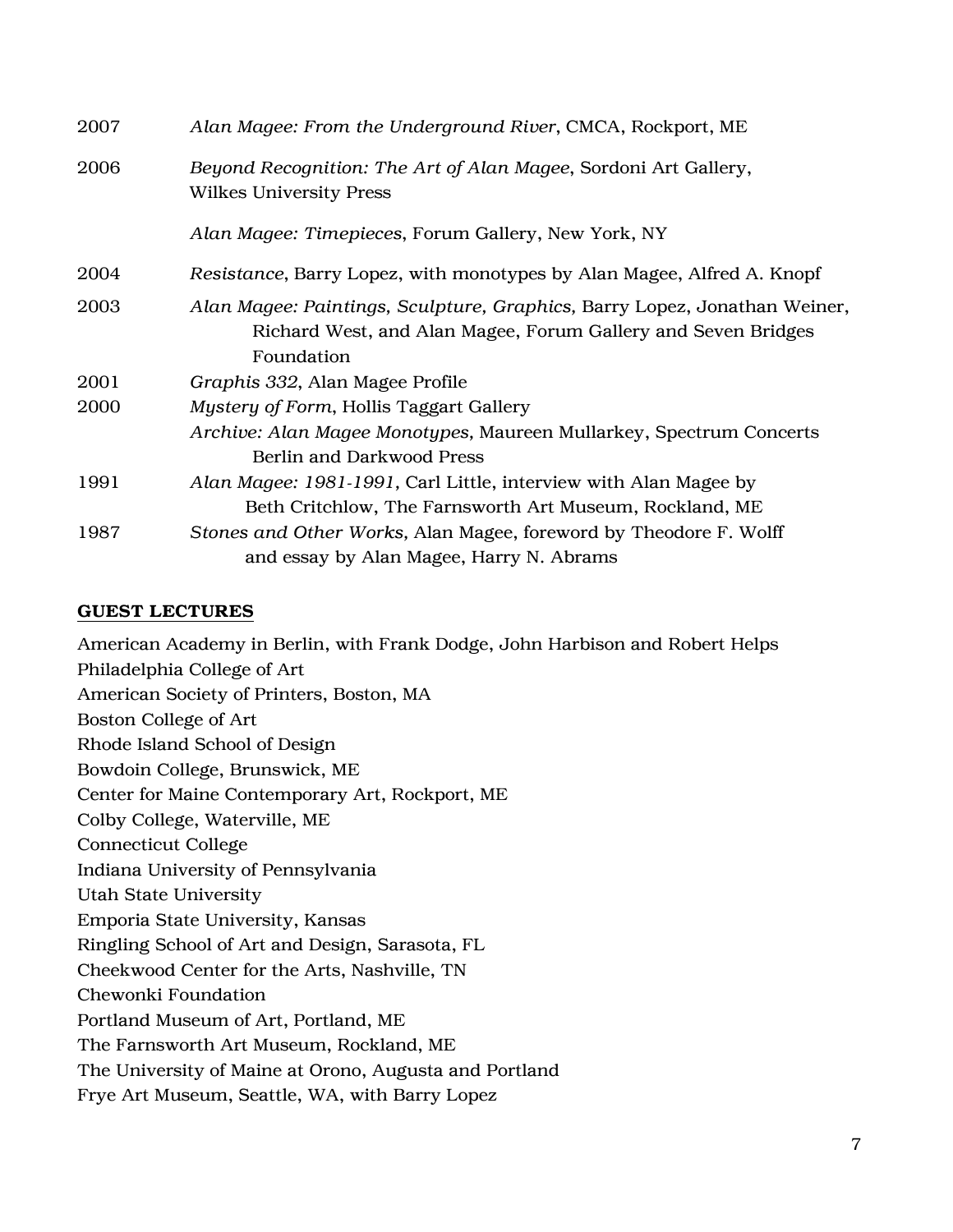James A. Michener Art Museum, Doylestown, PA Philadelphia College of Art San Francisco Art Institute University of California Santa Cruz University of New Hampshire Waterfall Arts, Belfast, ME with Rob Shetterly Wilkes University, Wilkes-Barre, PA

#### TELEVISION & FILM

| 2019 | Alan Magee: art is not a solace, a feature documentary about the work of |
|------|--------------------------------------------------------------------------|
|      | artist Alan Magee, directed by David Berez and David Wright              |
| 2014 | <i>Party Line, a short film by Alan Magee</i>                            |
|      | A Nasty Law, a short film by Alan Magee                                  |
| 2013 | Gun Shop, a short film by Alan Magee                                     |
| 2011 | Spectrum Comes to Carnegie Hall, Spectrum Concerts Berlin                |
| 2003 | Alan Magee, Maine Master, a film by Richard Kane and Robert Shetterly    |
|      | Union of Maine Visual Artists                                            |
| 1993 | Made in Maine, Alan Magee interview, MPBN, Center for Creative Imaging,  |
|      | Lewiston, ME                                                             |
| 1992 | Three Maine Artists, WCBB, Maine PBS, Lewiston, ME                       |
| 1991 | Alan Magee 1981-1991, Cable TV Bucks County, PA                          |
| 1988 | Alan Magee: Visions of Darkness and Light, WCBB, Maine PBS, Lewiston, ME |
| 1983 | Alan Magee Interview, KGO Channel 7, San Francisco, CA                   |
|      |                                                                          |

## RADIO INTERVIEWS

- 2012 WERU Radio, Blue Hill, ME
- 2007 WERU Radio, Blue Hill, ME
- 2000 Utah Public Radio
- 1993 KPFA, (Pacifica Radio) Berkeley, CA, Interview
- 1991 WHYY, Philadelphia, *Artscape* Interview
- 1989 Voice of America Interview
- 1987 Monitor Radio Interview, National Public Radio
- 1986 Voice of America Interview
- 1985 Maine Public Radio Interview